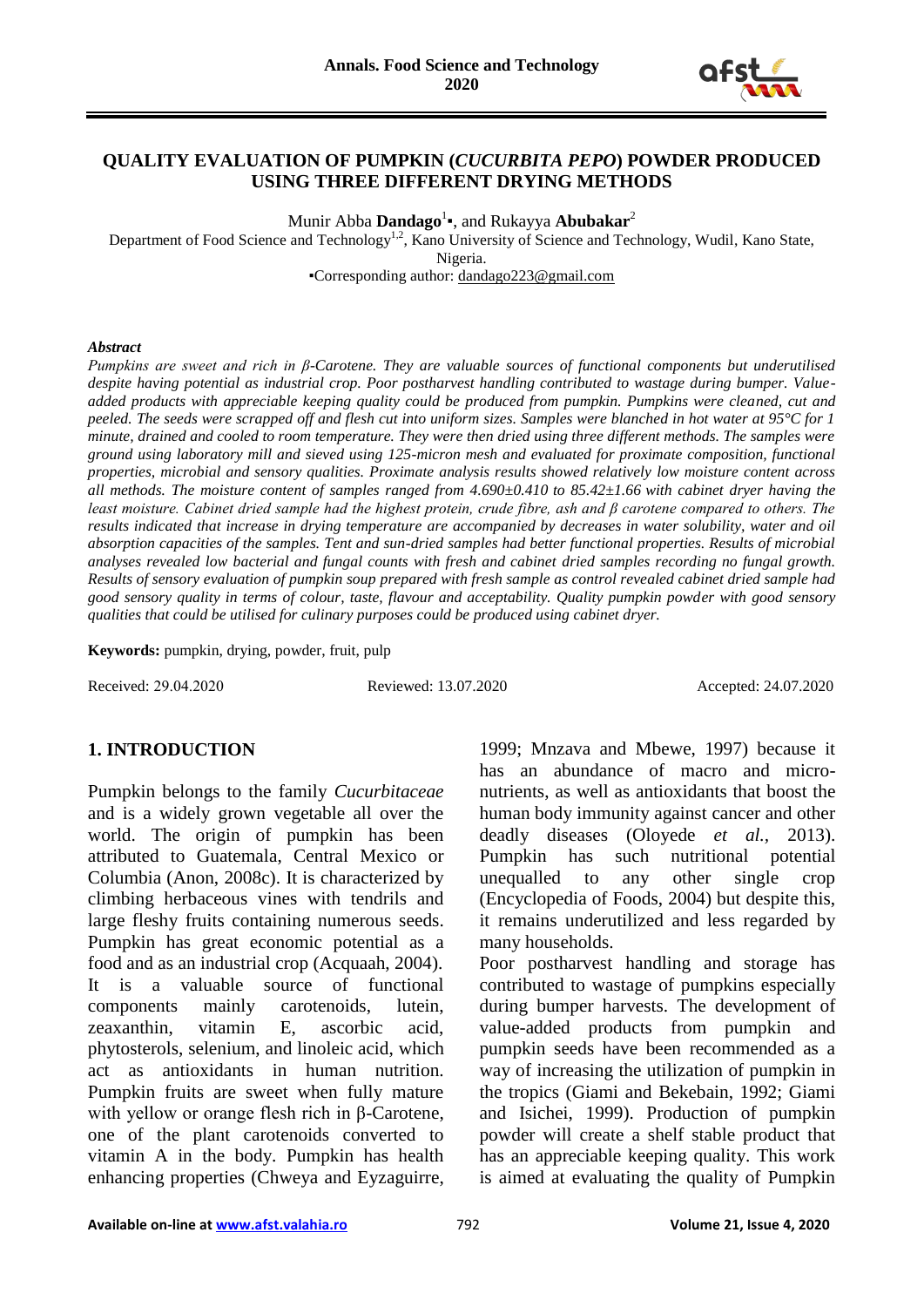

powders produced using different drying methods. This will in turn enable large scale processing of pumpkins during bumper harvests to reduce the postharvest loss and wastage.

# **2. MATERIALS AND METHODS**

Fresh pumpkin (*Cucurbita pepo* 'Yar zaria) was obtained at *'Yan kaba* vegetables market (in Kano, Nigeria) and transported to the Food processing laboratory, Kano University of Science and Technology where it undergoes preliminary processing before drying. Sound fruits free of damages and blemishes were selected, cleaned, cut and seeds scraped. The fruits were then peeled and cut into uniform strips of 2.54 cm. The strips were then cut into uniform slabs with a thickness of 5 mm, a length 40 mm and a width of 20 mm as reported by Workneh *et al*. (2012). Thereafter, 300 g of the pumpkin slices was weighed and blanched in hot water at 95°C for 1 minute. The samples were then cooled to room temperature and then subjected to drying using the different drying methods. The drying process was monitored and samples weighed sat 3 hours interval until constant weight was achieved. The drying methods are open sun drying OSD, Tent drying TND (Model 2019: locally fabricated by NSPRI) and cabinet drying CBD (Model 1920: fabricated by NSPRI) with control samples of fresh fruits preserved by freezing slices from the same batch of sliced fruits. Before freezing the control, it was wrapped in aluminium foil then put in brown paper bags to protect them from light. Dried pumpkin fruit slices were ground using heavy duty blender, then sieved to a fine powder.

The resultant powder was then analysed for proximate composition, β carotene, functional properties as well as microbiological quality. Moisture, protein, fat, ash, crude fibre and carbohydrate were all determined according to AOAC (2010) while β carotene was determined according to Onwuka (2005). Water absorption capacity of the powder was determined using the method described by Sosulki *et al.* (1976). The method of Abbey and Ibeh (1988) was adopted oil absorption capacity of the sample. Bulk density was determined by the method of Narayana and Narasing-Rao (1984) and water solubility was determined by the method of Kha *et al.* (2010) with slight modifications.

## **3. RESULTS AND DISCUSSION**

Table 1: has means of nutritive value of pumpkin fruit subjected to the different drying methods. There were significant differences between β-carotene, protein, ash, fibre, fat, and carbohydrate levels in the four treatments. Moisture content contributes a lot to the food safety and shelf-life. The present study found that moisture content of tent and sun-dried pumpkin fruit powder was higher. Sun drying retains the highest moisture level in pumpkin fruit. Cabinet drying is slower but able to achieve complete drying. Sun drying retains more moisture content which will render the flour going bad sooner.

| Composition                   | fresh sample                    | cabinet drying               | tent drying                   | open sun drying                |
|-------------------------------|---------------------------------|------------------------------|-------------------------------|--------------------------------|
| $\beta$ -carotene( $\mu$ g/g) | $956.50 \pm 77.50$ <sup>d</sup> | $8178.80 \pm 122.70^a$       | $3106.10\pm122.9^b$           | $1830.7 \pm 71.6$ <sup>c</sup> |
| Moisture $(\% )$              | $85.42 \pm 1.66^a$              | $4.69 \pm 0.41$ <sup>d</sup> | $10.30 \pm 0.28$ <sup>c</sup> | $13.66 \pm 0.18^b$             |
| Protein $(\% )$               | $2.62 \pm 0.62^d$               | $14.88 \pm 0.62^{\text{a}}$  | $6.67 \pm 0.16^b$             | $4.93 \pm 0.77$ <sup>c</sup>   |
| Fibre $(\% )$                 | $1.18 \pm 0.18$ <sup>c</sup>    | $3.65 \pm 0.35^{\text{a}}$   | $2.48 \pm 0.11^b$             | $1.58 \pm 0.18$ <sup>c</sup>   |
| Fat $(\% )$                   | $0.80 \pm 0.00$ <sup>d</sup>    | $1.70 \pm 0.07$ <sup>a</sup> | $1.38 \pm 0.04^b$             | $1.18 \pm 0.11$ <sup>c</sup>   |
| Ash $(\% )$                   | $2.03 \pm 0.04$ <sup>d</sup>    | $4.64 \pm 0.03^{\text{a}}$   | $4.10\pm0.11^{\circ}$         | $4.39 \pm 0.10^b$              |
| Carbohydrate (%)              | $7.73 \pm 1.01$ <sup>c</sup>    | $70.94 \pm 0.73^b$           | $75.34 \pm 0.06^a$            | 74.26±0.98 <sup>a</sup>        |

| Table 1: Means and standard deviation of nutrient content of pumpkin flour from three drying methods. |  |  |
|-------------------------------------------------------------------------------------------------------|--|--|
|                                                                                                       |  |  |

**Means followed by the same letter within the same row are not significantly different at**  $P = 0.05$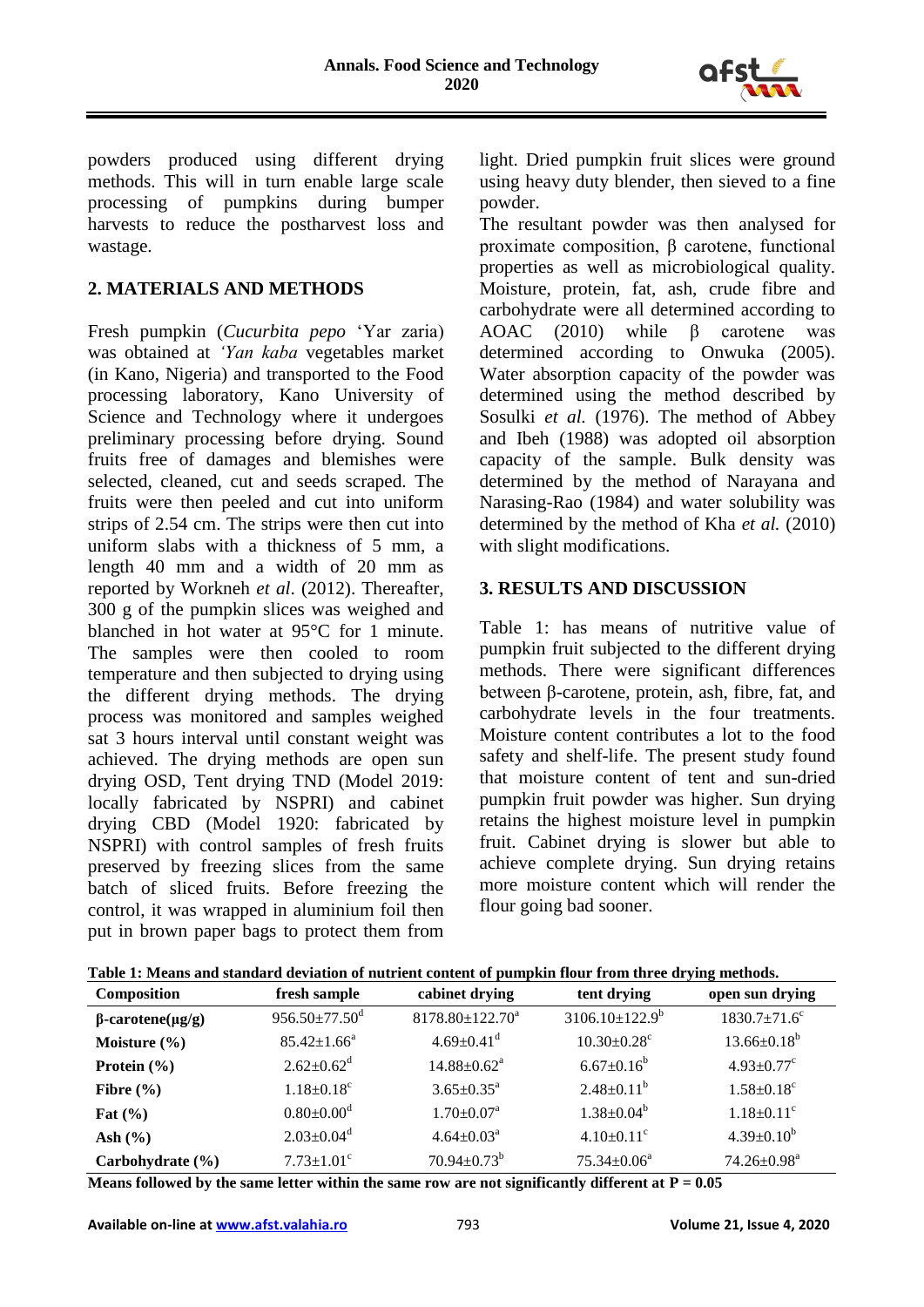

The low level of moisture content in cabinet dried pumpkin powder enables it to be preserved for longer period. A similar study comparing three drying methods on plantain, yam and cocoyam showed similar results where cabinet drying retained least moisture content (Agoreyo, *et al.*, 2011). Generally, removal of moisture, according to Morris *et al.,* leads to an increase in concentration of the nutrients (Morris *et al.,* 2004).

## **Protein content**

Results showed that protein content in dried samples doubled 2-5 times in comparison with fresh sample. Higher values observed in dried pumpkin was due to drying which increased the dry matter and level of nutrients in any given weight. This is in agreement with the report of Morris *et al*. (2004) who concluded that removal of moisture may increase the nutrient content, which was the case in all the dried samples. Cabinet dried sample was higher than tent and sun-dried samples in protein. The protein content of the fresh fruit was similar to report of Fedha *et al.* (2010) which reported 4% protein.

## **Ash content**

Ash content indicates the availability of mineral content of food substances Onwuka *et al.* (2002). Results of ash content ranged from 2.03– 4.64 % as shown in Table 1. The results obtained were (P≤0.05) statistically significantly across the different drying methods. The higher ash content obtained in the cabinet dried samples was similar to that reported in other literatures (Ukegbu and Okereke, 2013) and Onwuka *et al.*, 2002).

## **Fibre content**

Crude fibre content ranged from 1.18% – 3.65% and values were statistically  $(p<0.05)$ significant. The results obtained indicated that cabinet dried powder retained more fibre than tent dried and sun-dried powder. Fibre is useful for maintaining bulk, motility and increasing intestinal tract. It is also necessary for healthy condition, curing of nutritional disorders and food digestion (Uwaegbute, 1989).

### **Carbohydrate content**

Carbohydrate content was higher for tent dried

samples (75.34%) compared to sun dried (74.260%) and cabinet dried sample (70.935%). Kolawole *et al*. (2011) reported that the carbohydrate content of vegetables increases after drying. The low carbohydrate content of vegetables shows that they supply little or no energy when consumed except when supplemented with other foods (Rossello *et al.*, 2000).

## **β-carotene content**

The results for total carotene content of fresh pumpkin and the resultant dried pumpkin powders are also shown in Table 1. Lower values observed in sun dried pumpkin fruit were most likely a result of the effect of sun rays on the carotenoids. Similar results were reported in a study by Kiremire *et al*. (2010) where cabinet drying exhibited better retention of β-carotene, followed by tent drying and open sun retained the least β-carotene. Sun drying involves exposure of a product to solar radiation without protection against the sun's UV rays, and photo-degradation of the carotene with the subsequent loss of vitamin A activity. Changes in carotenoids and other pigments which affect the attractive colour and nutritive value of the final products can also be caused by heat and oxidation during drying (Que *et al.*, 2008). Similarly, higher drying temperatures and longer drying times produce greater pigment losses (Fellows, 1988). The higher levels observed in cabinet dried samples could be due to the fact that the method did not involve sun rays.

Results in the present study are based on pumpkin fruit which was thinly peeled, dried and recorded between 1830.7, 3106.1 and 8178.8μg/g of β-carotene, which was an increase from 956.5μg/g in fresh fruit. A study by Onoja (2014) on pumpkin leaves of a different landrace showed a similar trend, where drying significantly increased β-carotene levels.

### **Bulk density**

The different drying method used in this study (cabinet, tent and sun) significantly ( $P \le 0.05$ ) affected the bulk densities of the dried pumpkin powders, as shown in Table 2.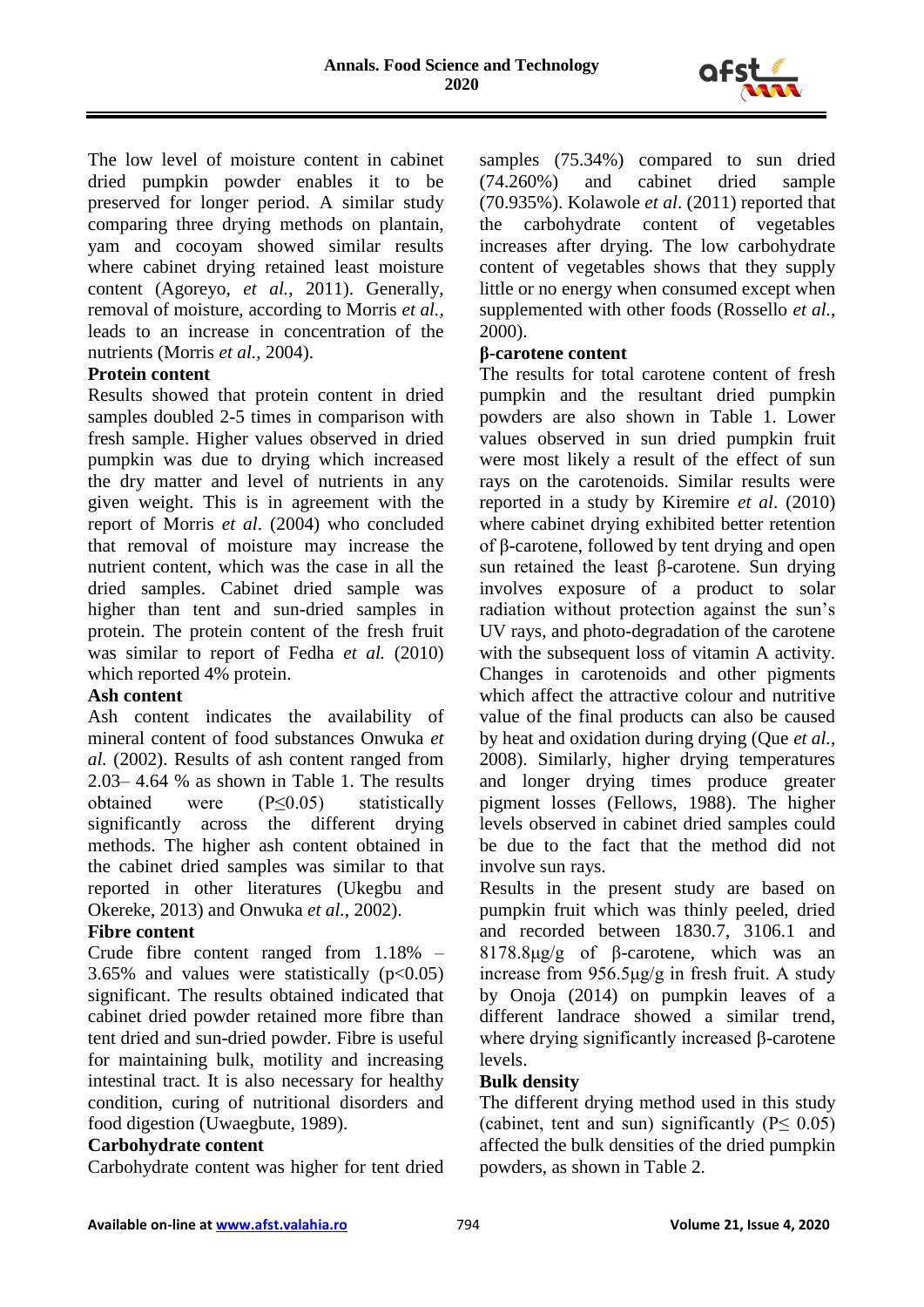

| <b>Treatment</b> | Bulk density $(\% )$         | <b>Water absorption</b><br>Capacity $(g/g)$ | Oil absorption<br>Capacity $(g/g)$ | Water solubity $(g/g)$       |
|------------------|------------------------------|---------------------------------------------|------------------------------------|------------------------------|
| <b>CBD</b>       | $0.43 \pm 0.06^{\text{a}}$   | $3.28 \pm 2.93$ <sup>c</sup>                | $3.03 \pm 1.79$ <sup>c</sup>       | $2.90 \pm 1.41$ <sup>c</sup> |
| <b>TBD</b>       | $0.51 \pm 0.01$ <sup>a</sup> | $8.29 \pm 0.10^a$                           | $8.59 \pm 1.46^a$                  | $11.59 \pm 6.35^{\text{a}}$  |
| <b>OSD</b>       | $0.56 \pm 0.05^{\text{a}}$   | $6.38 \pm 1.23^b$                           | $5.97 \pm 0.71^{\rm b}$            | $6.90 \pm 1.46^b$            |
|                  |                              | רדו מידה ימי ויידה ומרכז הרגים והיו הרו     |                                    |                              |

**Table 2: Functional properties value of pumpkin powder** 

Means followed by the same letter within a column are not significantly different at  $P = 0.05$ . CBD =cabinet **dried powder, TND =tent dried powder and OSD = open sun dried powder.**

The bulk densities of the dried pumpkin powders ranged from 0.5625, 0.51100 and 0.43 g/mL, depending on the drying method.

The bulk density provides an indication of the packing and arrangement of the particles, as well as the compaction profile of a material (Mirhosseini and Amid, 2013). Flours with low bulk densities require less dense packing materials (Akubor and Ike, 2012). The porosity and bulk density in foods depends on the initial moisture content, the composition, and the size (thickness and diameter) of the material and it is affected by the type of drying and the drying conditions (that is, temperature, air velocity and air humidity), particularly in air-drying (Marousis and Saravacos, 1990). In particular, dried pumpkin powders produced at higher temperatures exhibited slightly higher bulk densities than those produced at lower temperatures. Previous studies reported variations showing bulk densities of about 0.11 g/ml for freeze dried pumpkin puree powder (Dirim and Caliskan, 2012), 0.33 g/ml for freeze dried pumpkin powder (Que *et al*., 2008), and 0.402g/ml for kiwi fruit puree powder (Benlloch-Tinoco *et al*., 2012).

## **Water absorption capacity**

As shown in Table 2, the water adsorption values for dried pumpkin powders produced by tent and sun were higher (8.29 g water/g, 6.38 g water/g respectively) than that for dried pumpkin powder produced by cabinet (3.28 g water/g). It was observed that the trend of reduction of water adsorption paralleled that of the increase in drying temperatures. As seen in previous studies, pumpkin flours prepared by hot-air drying at 70°C and freeze drying at - 50°C showed water absorption values of about 2.74 and 2.60 g water/g in dry pumpkin flour, respectively (Que *et al*., 2008). The same value for coarse powder dried at 70°C in hot-airdrying oven at about 3.07 g water/g was seen in dry coarse powder (Zhang *et al*., 2009).

#### **Oil absorption capacity**

The oil absorption capacities of dried pumpkin powders are inversely proportional to the drying temperatures as shown in Table 2. The oil absorption capacities of the dried pumpkin powders were found to be 3.03g oil/g, 8.60g oil/g 5.97g oil/g for cabinet, tent and open sun drying respectively. These values were higher than the 2.38 g oil/g previously reported for freeze-dried pumpkin flour and 1.08 g oil/g for hot-air-dried pumpkin powder (Que *et al.*, 2008). Pumpkin powders have been observed to have high water and oil holding capacities, which could be an alternative emulsifying agent to be used in food formulations (Noor Aziah and Komathi, 2009). Accordingly, pumpkin powders with high water solubilities (at least 50%) are preferable (Noor Aziah and Komathi, 2009).

#### **Water solubility**

Many factors affect the water solubility of powdered products, including processing conditions, composition, particle size, density, pH and storage conditions (Mirhosseini and Amid, 2013).

It has been found that increase in drying temperature are accompanied by increased protein denaturation, which decreases the water solubility of the powder (Fellows, 1988). It has also been found that hot air drying reduced the oil and water absorption capacities and porosities of pumpkin powders, while it markedly increased their water solubility and bulk density (Que *et al*., 2008). The result of this study showed that increased drying temperatures are accompanied by decrease in the water solubility, water adsorption capacity,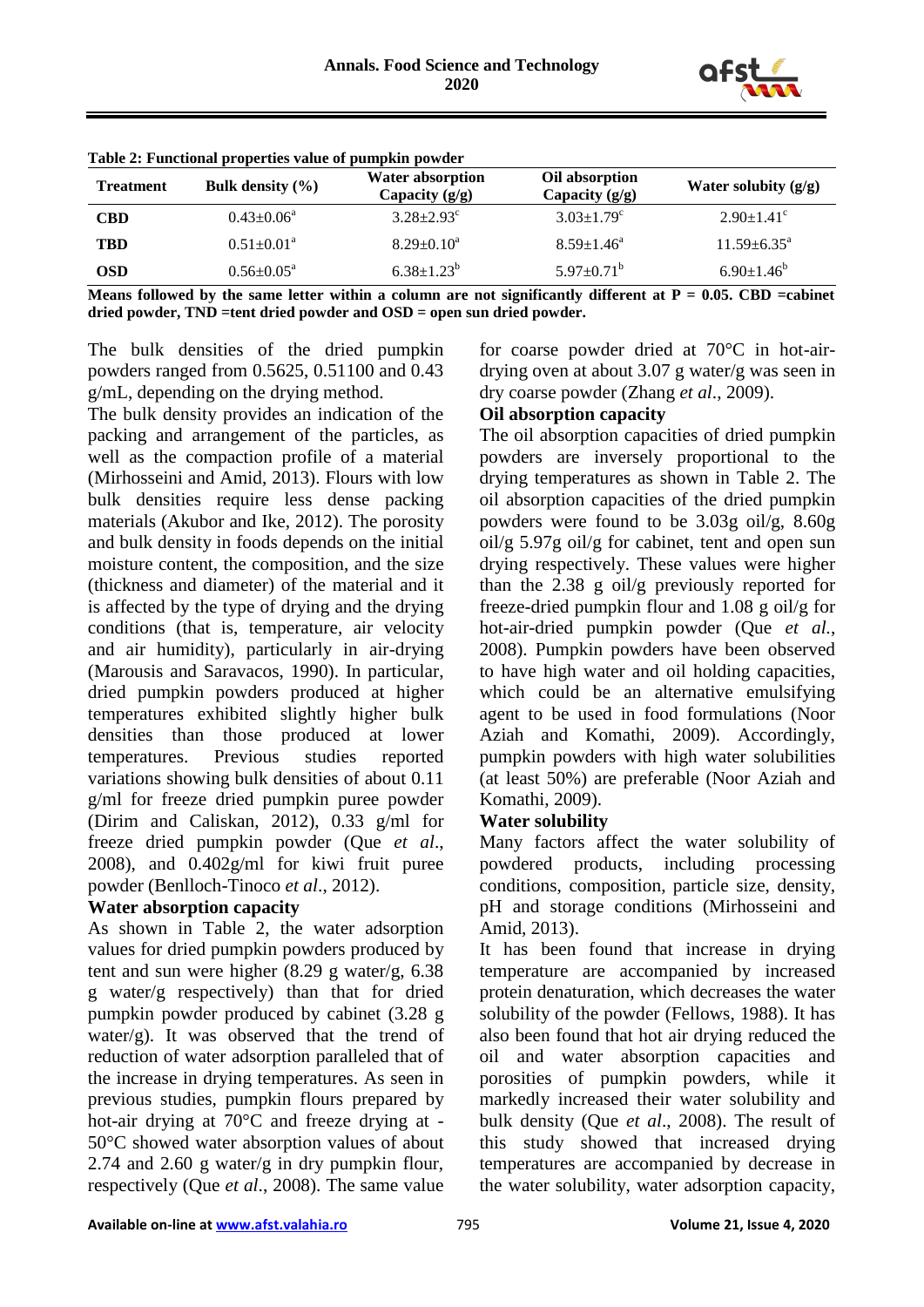

and oil adsorption capacity of pumpkin powders. Dried pumpkin powders produced by tent drying and sun drying showed water solubilities of more than 50% and high water and oil adsorption capacities. According to these results, dried pumpkin powders produced by tent drying and open sun drying may have more potential for baking purposes than those produced by cabinet drying. Higher water solubility was observed in tent dried pumpkin powder when compared with open sun powder is indicating that more starch had been decomposed during drying. This is due to the fact that water solubility reflects the extent of starch degradation in powders (Diosady *et al.,*  1985).

## **Results of sensory evaluation of pumpkin Powder**

Pumpkin soup was prepared according to Cookie and Kate (2010) with some modifications. The soup was administered to a semi trained panellist which comprises of the students of the Faculty of Agriculture to evaluate the sensory qualities (colour, appearance, flavour, texture, taste and overall acceptability) on a 9-point hedonic scale. Sensory scores as assigned by the panel members for individual sensory attributes and overall acceptability were statistically analysed and are presented in Table 3.

### **Colour**

The mean score for colour varied from 5.37 to

8.82. It was observed that the pumpkin soup prepared with cabinet dried powder had the highest score of 8.82 and high over the control. **Taste**

The mean score for taste varied from 4.91 to 8.00 across the different drying method. It was observed that pumpkin soup prepared from cabinet dried powder scored the maximum (8.00) and high over the control. It is evident from the score that cabinet dryer retains and maintain the taste after drying.

## **Flavour**

The mean score for flavour ranged between 4.82 and 8.55 with respect to different drying method. It was observed that pumpkin soup prepared with cabinet dried powder scored the maximum score of 8.55 and high over the control. It is an evident from the data that Pumpkin powder produce by cabinet drier produce a distinct flavour when cooking, and was much accepted with flavour point of view in pumpkin soup.

## **Texture**

The mean score for texture varied from 6.73 to 8.64. The sensory scores for texture increase gradually with decrease in drying temperature. Increase in drying temperature reduced the liking of the product gradually from texture point of view. It is also observed that the soup thickness increased with decrease in drying temperature.

| Table 3: Mean and standard deviation of sensory score for pumpkin soup prepared with pumpkin powder |  |  |
|-----------------------------------------------------------------------------------------------------|--|--|

| <b>Treatment</b> | <b>Colour</b>                | <b>Taste</b>                  | <b>Flavour</b>               | <b>Texture</b><br>acceptability | <b>Overall</b>               |
|------------------|------------------------------|-------------------------------|------------------------------|---------------------------------|------------------------------|
| Fresh            | $6.91 \pm 1.14$ <sup>a</sup> | $7.46 \pm 0.82$ <sup>a</sup>  | $7.46 \pm 0.82$ <sup>a</sup> | $6.73 \pm 1.01^{\circ}$         | $7.27 \pm 0.65^{\circ}$      |
| <b>CBD</b>       | $8.82 \pm 0.41$ <sup>a</sup> | $8.00 \pm 0.78$ <sup>bc</sup> | $8.55 \pm 0.52^{ab}$         | $6.73 \pm 0.91$ <sup>d</sup>    | $7.73 \pm 0.79$ <sup>c</sup> |
| <b>TND</b>       | $7.18 \pm 0.98^{\circ}$      | $6.82 \pm 0.75^{\circ}$       | $6.91 \pm 0.9$               | $8.64 \pm 0.51$ <sup>a</sup>    | $7.18 \pm 1.33^b$            |
| <b>OSD</b>       | $5.36 \pm 0.81^b$            | $4.91 \pm 0.70^b$             | $4.82 \pm 0.87^{\circ}$      | $8.09 \pm 1.14$ <sup>a</sup>    | $5.55 \pm 1.04^b$            |

**Table 4: Mean and standard deviation on microbial and fungal count.** 

| <b>Samples</b>      | Bacterial count (cfu/g)                 | Fungal count $(cfu/g)$                   |
|---------------------|-----------------------------------------|------------------------------------------|
| <b>Fresh sample</b> | $3.0\times10^{2}$ ± 1.41 <sup>ab</sup>  | NG                                       |
| <b>CBD</b>          | $1.15\times10^{2}$ ± 0.21 <sup>b</sup>  | NG                                       |
| <b>TND</b>          | $3.00\times10^{2}$ ± 1.41 <sup>ab</sup> | $1.50\times10^{2}$ ± 0.707 <sup>ab</sup> |
| <b>OSD</b>          | $5.50\times10^{2}$ ± 0.71 <sup>a</sup>  | $2.00\times10^{2}$ ± 1.41 <sup>ab</sup>  |

**Means followed by the same letter within a column are not significantly different at P = 0.05. CBD=cabinet dried powder, TND = tent dried powder and OSD = open sun dried powder, NG = no growth.**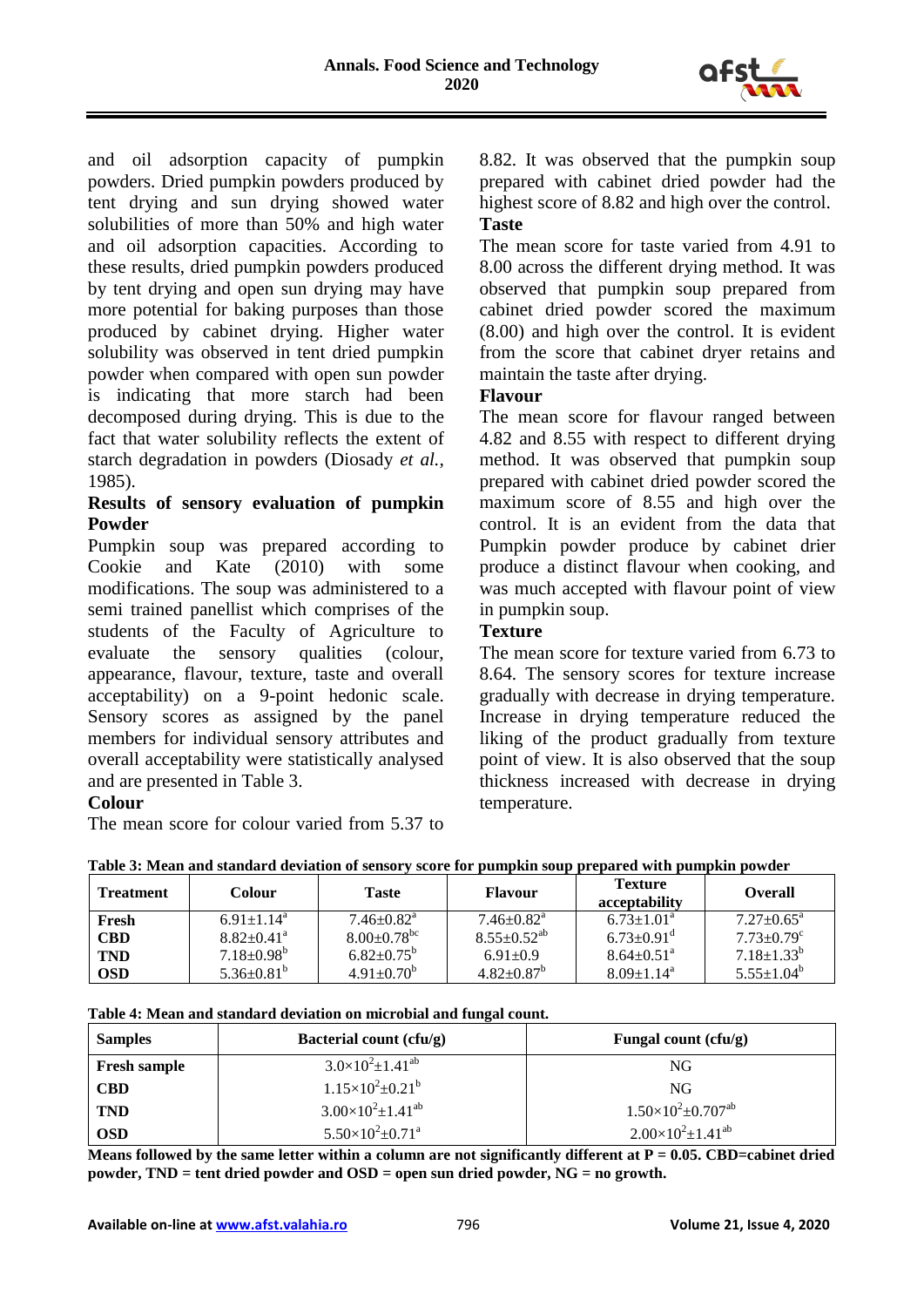

### **Overall acceptability**

The mean score for overall acceptability ranged from 5.55 to 7.73. The results showed that pumpkin soup prepared by cabinet dried powder had a significant difference (at 5% level of significance) on appearance, taste, flavour, colour, texture and overall acceptability of the soup.

### **Results of microbial analysis**

Table 4 presents the results of microbial analyses of the dried and the fresh samples. Fungal counts for the samples ranged from  $1.5x10^2 \pm 0.707$  to  $2.0x10^2 \pm 1.41$  CFU g<sup>-1</sup>, while total viable counts ranged from  $5.5 \times 10^2 \pm 0.707$ to  $1.15x10^2 \pm 0.212$  CFU g<sup>-1</sup>. Open sun-dried sample recorded the highest fungal counts of 2.0 x  $10^2 \pm 1.41$  CFU g<sup>-1</sup> and it also had the highest total bacterial counts of  $5.5 \times 10^2 \pm 0.707$  $CFU g<sup>-1</sup>$ . Absence of fungi and least number of bacteria in cabinet dried powder may signify good hygienic and handling practices. Generally, this is an indication of minimum adherence to Good Health Practices (GHP) and Good Manufacturing Practices (GMP) applied to cabinet dried powder as stipulated by the Joint FAO/WHO Codex Alimentarius Commission (1994). This study also showed that bacterial species were more in number than fungal species. This is in line with the findings of Karim and Wee (1996) who reported that fungal species are usually less in vegetables than bacteria because vegetables are generally less acidic and this favour the growth of bacteria. It is also established that bacteria grow faster than fungi even in conditions that favour both.

## **4. CONCLUSION**

The results of this study have shown that cabinet drying was a better processing method compared to tent and open sun-drying in terms of proximate composition, microbial and sensory qualities. It can therefore be used successfully to develop products with enhanced nutrients which could find variety of food applications as functional and therapeutic food products thereby increasing the utilisation of pumpkin thus reducing the postharvest losses.

### **RECOMMENDATIONS**

It is recommended that further studies be undertaken to establish the stability of these products on storage under different conditions and also determine the product shelf life. It is also recommended that further work be done on the optimum conditions with regard to temperature, time and air circulation in the cabinet dryer with the aim of improving the functional properties of the powder such as solubility, water and oil absorption capacities.

### **5. REFERENCES**

- [1]. Anon 2008c. Pumpkin. http://en.wikipedia.org/wiki/pumpkin (Accession date: 24.01.2020).
- [2]. Acquaah G. Horticulture: Principles and Practices. 3<sup>rd</sup> Edition. Upper Saddle River: Pearson Education Inc., New Jersey, 2004.
- [3]. Chweya J. A. and. Eyzaguirre, P. B. (1999). The biodiversity of traditional leafy vegetables. International Plant Genetic Resources Institute, Rome, Italy.
- [4]. Mnzava N. and J. E. Mbewe. (1997). African traditional vegetables: Selecting dual-purpose local pumpkins (*Cucurbita moschata*). Report. 797
- [5]. Oloyede F. M., Agbaje G. O. and Obisesan I. O. (2013). Effect of NPK fertilizer on fruit yield and yield components of pumpkin (*Cucurbita pepo*  Linn.). African Journal Food, Agriculture and Nutritional Development, 13(3):7755-7771
- [6]. Encyclopaedia of Foods and Their Healing Power: Volume 1. 2004. Education and Health Library Editorial Team (Ed). 2004, ISBN-10:8472081842.
- [7]. Giami, S. Y, and Bekebain D. A. (1992). Proximate composition and functional properties of raw and processed full fat fluted pumpkin (*Telfairia occidentalis*) seed flour. Journal of Science of Food Agric., 59:321-325
- [8]. Giami, S.Y. and Isichei, I. (1999). Preparation and properties of flour and protein concentrate from raw fermented and germinated fluted pumpkin (*Telfairia occidentalis*) seeds. Plant Food for Human Nutrition 54:67-77.
- [9]. Workneh, T. S., Zinash, A. and Woldetsadik, K. (2012). Blanching, salting and sun drying of different pumpkin fruit slices. Journal of Food Science and Technology, 7, 3114-3123
- [10]. Association of Official Analytical Chemists (AOAC). Official Method of Analysis, Washington, DC, 2010.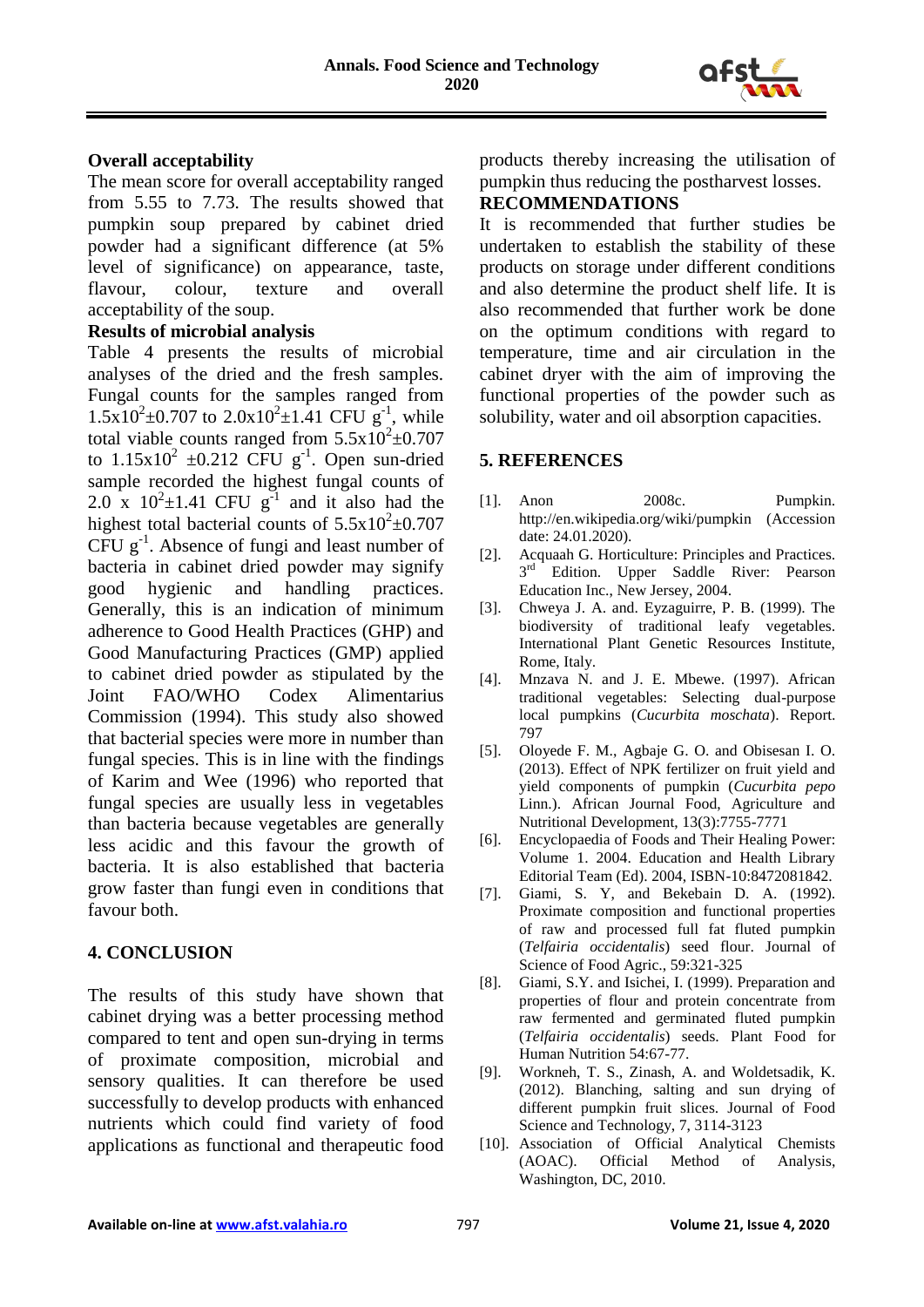

- [11]. G. I. Onwuka, Food Analysis and Instrumentation, Theory and Practice, Naphthali Prints. Surulere, Lagos Nigeria. 2005.
- [12]. Sosulski, F. W., Garatt, M. O., Slinkard, A. E. (1976). Functional properties of ten legume flours. International Journal Food Science Technology, 9, 66–69.
- [13]. Abbey B. W. and Ibeh G. O. (1988). Functional properties of raw and heat processed cowpea (*Vigna unguiculata*, Walp) flour. Journal of Food Science, 53(6) 1775-1778.
- [14]. Narayana, K and Narasinga, Rao M. S. (1984). Effect of partial proteolysis on the functional properties of winged pea (*Psophocapus tetragonolobus*) flour. Journal of Food Science*,*49: 944-947.
- [15]. Kha, T. C., Nguyen, M. N. and Roach P. D. (2010) Effects of Spray Drying Conditions on the Physicochemical and Antioxidant Properties of the Gac (*Momordicaco chinchinensis*) Fruit Aril Powder. Journal of Food Engineering, 98, 385- 392.
- [16]. Agoreyo B.O., Akpiroroh O., Orukpe, O.A. Osawerenand, O.R. Owabor. C.N. (2011.). The effects of various drying methods on the nutritional composition of *Musa paradisiaca*, *Dioscorea rotundata* and *Colocasia esculenta*. Asian Journal of Biochemistry, 6, 458-464.
- [17]. Morris A., Barnett A., and Burrows, O. (2004). Effect of processing on nutrient content of foods. Asian Journal of Biochemistry, 37(3):160-164.
- [18]. Fedha, M.S., Mwasaru, M.A., Njoroge, C.K.; Ojijo N.O. and Ouma. G.O. (2010). Effect of drying on selected proximate composition of fresh and processed fruits and seeds of two pumpkin species. Agriculture and Biology Journal of North America, 1(6): 1299-1302.
- [19]. Onwuka, G. I. Nwabara, C. C. Nwokedi, P. M. Echendu, C. A. Asumugha, U. and Igboekwe, M. U. (2002). Comparative studies of the efficacy of sun drying, solar dryer and hot air oven in the preservation of tomatoes, okra, pepper and onion. Nigerian Food Journal, 20, 10–14.
- [20]. Ukegbu, P. O. and Okereke, C. J. (2013). Effect of solar and sun drying methods on the nutrient composition and microbial load in selected vegetables, African spinach (*Amaranthus hybridus*), fluted pumpkin (*Telferia occidentalis*) and okra (*Hibiscus esculentus*). Sky Journal Food Science, 2, 35-40.
- [21]. A. C. Uwaegbute, Vegetables: Nutrition and utilization. In food crops production, utilization and nutrition, Mbah, B. N., Nnanyelugo, D. O. (eds). Dotan Publications Limited, Ibadan, Pp. 208-212, 1989.
- [22]. Kolawole, O. M., Ayiboye, A. E., Aturu, E. E. and Anibijuwun, I. I. (2011). Effect of solar drying on the proximate and microbial composition of

*Abelmoschus esculentus*. Journal Microbial Biotechnology Research, 1, 71 – 81.

- [23]. Rossello, C., Berna, A. and Mulet, A. (2000). Solar drying of fruits in a Mediterranean climate. Drying Technology, 8, 30 –32.
- [24]. Kiremire, B. T., Musinguzi, E., Kikafunda, J. K and Lukwago, F. B. (2010). Effects of vegetable drying techniques on nutrient content: A case study of South-Western Uganda. African Journal of Food, Agriculture, Nutrition and Development, 10(5): 1684-5374.
- [25]. Que, F., Mao, L., Fang, X. and Wu, T. (2008). Comparison of hot air-drying and freeze-drying on the physicochemical properties and antioxidant activities of pumpkin (*Cucurbita moschata* Duch.) flours. International Journal of Food Science and Technology, 43(7): 1195-1201.
- [26]. Fellows, P. Food Processing Technology, Principles and Practice. Woodhead Publishing, New York., 1988.
- [27]. Onoja I. U. (2014). The effects of processing methods on the proximate, beta-carotene and ascorbate composition of fluted pumpkin (*Telfairia occidentallis*) leaves and its products. International Journal of Nutrition and Food Science, 3(5):404-410.
- [28]. Mirhosseini, H. and Amid, B. T. (2013). Effect of different drying techniques on flowability characteristics and chemical properties of natural carbohydrate-protein gum from durian fruit seed. Chemistry Central Journal ,7(1): 1-14.
- [29]. Akubor, P. I. and Ike, E. Z. E. (2012). Quality evaluation and cake making potential of sun and oven dried carrot fruit. International Journal of Biosciences, 2(10): 19-27.
- [30]. Marousis, S. N. and Saravacos, G. D. (1990). Density and porosity in drying starch materials. Journal of Food Science, 55(5): 1367-1372.
- [31]. Dirim, S. and Caliskan, G. (2012). Determination of the effect of freeze-drying process on the production of pumpkin (*Cucurbita Moschata*) puree powder and the powder properties. GIDA / The Journal of Food, 37(4): 203-210.
- [32]. Benlloch-Tinoco, M., Varela, P., Salvador, A. and Martínez-Navarrete, N. (2012).. Effects of microwave heating on sensory characteristics of kiwifruit puree. Food and Bioprocess Technology, 5(8): 3021-3031.
- [33]. Zhang, L. H., Xu, H. D. and Li, S. F. (2009). Effects of micronization on properties of *Chaenomeles sinensis* (Thouin) Koehne fruit powder. Innovative Food Science and Emerging Technologies, 10(4): 633-637.
- [34]. Noor Aziah, A. and Komathi, C. (2009). Physicochemical and functional properties of peeled and unpeeled pumpkin flour. Journal of Food Science, 74(7): 328-333.